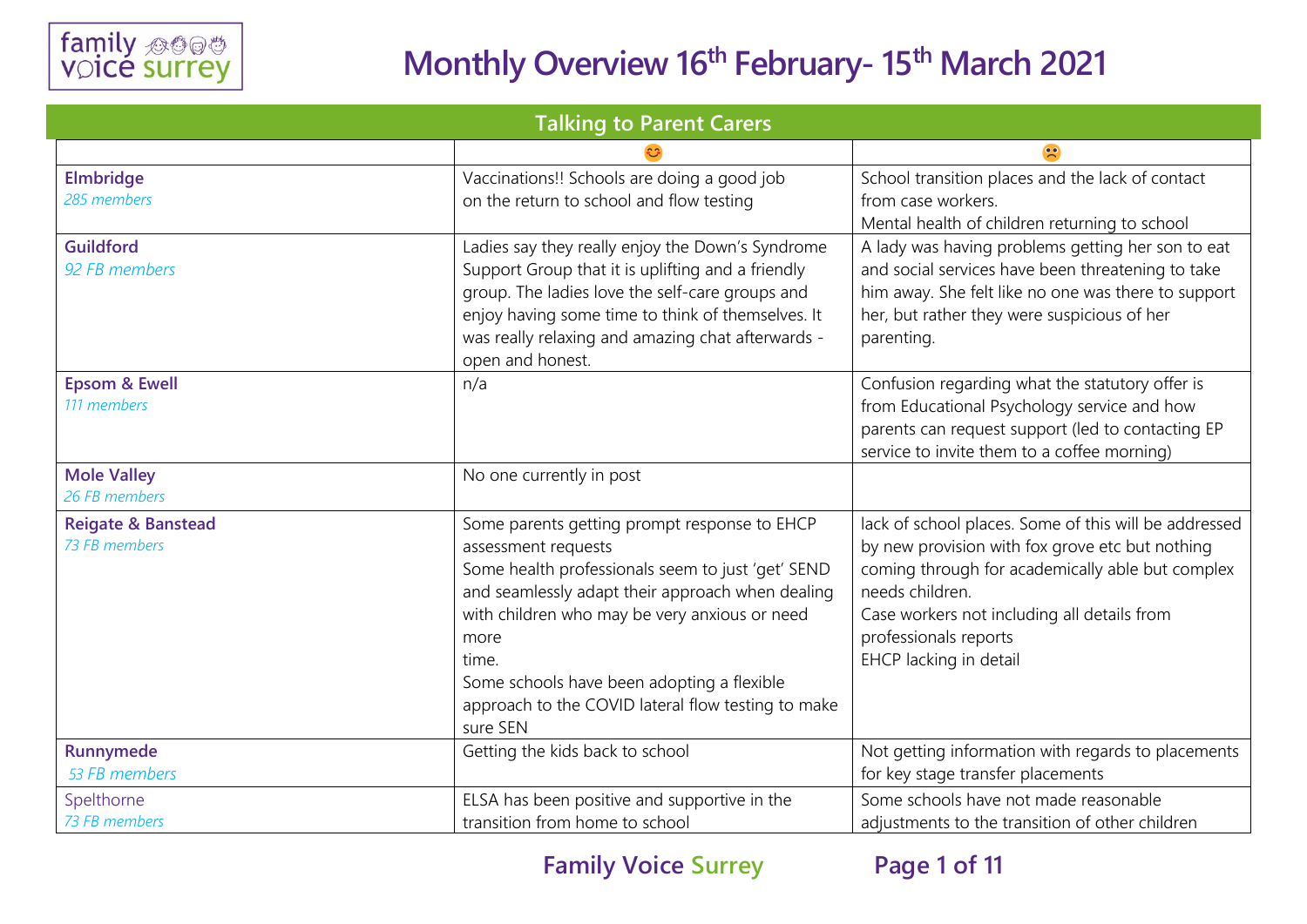|                                      | Some schools working to allow reduced timetables<br>to settle children slowly from transitioning from<br>lockdown.<br>Surrey have organised separate taxi and escort due<br>to family shielding at home due to extreme medical<br>vulnerability. | returning to school. (e.g. allowing children to<br>continue to wear tracksuit bottoms and trainers)<br>Don't feel that parental opinion is valued or listened<br>to<br>The child is not at the centre of decisions                                                                  |
|--------------------------------------|--------------------------------------------------------------------------------------------------------------------------------------------------------------------------------------------------------------------------------------------------|-------------------------------------------------------------------------------------------------------------------------------------------------------------------------------------------------------------------------------------------------------------------------------------|
| <b>Surrey Heath</b><br>66 FB members | No one currently in post                                                                                                                                                                                                                         |                                                                                                                                                                                                                                                                                     |
| <b>Tandridge</b><br>107 FB members   | Parents who are registered as carers with their GPs<br>are being invited to book a COVID vaccine.                                                                                                                                                | The lack of appropriate secondary school provision<br>for CYP with SEMH needs in Surrey.                                                                                                                                                                                            |
| <b>Waverley</b><br>60 FB members     | No one currently in post                                                                                                                                                                                                                         |                                                                                                                                                                                                                                                                                     |
| <b>Woking</b><br>82 FB members       | They're glad to get a jab, and happy colleges and<br>schools are back.                                                                                                                                                                           | Mainly the strain at home, not knowing when<br>college would resume. Students struggling with<br>their mental health and wellbeing. Parents finding it<br>challenging and not getting info about carer<br>vaccines, as GP surgery not registering them etc.<br>But most are OK now. |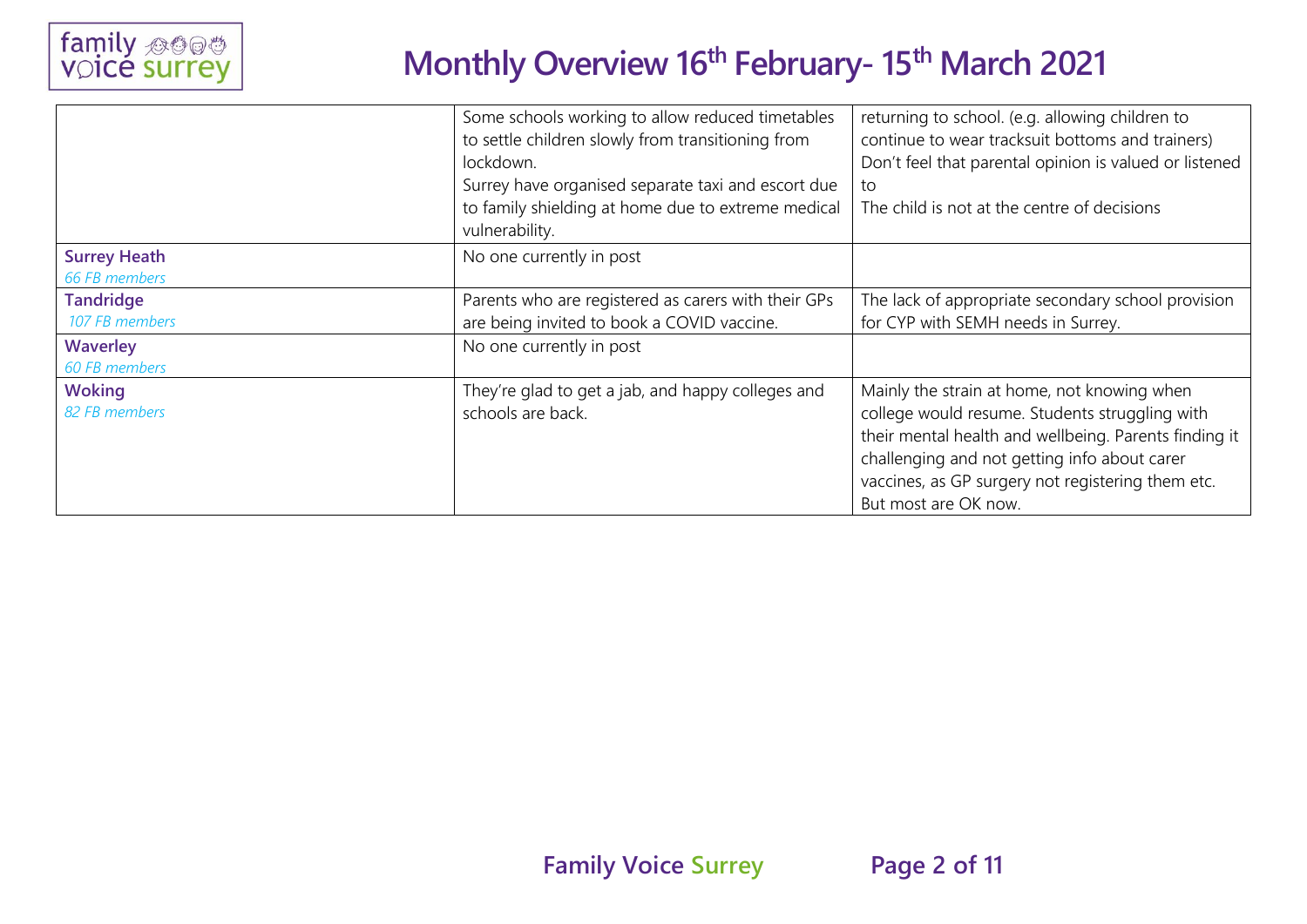

### **training and events**

| When?                                  | What?                                                               | Who?        | How many?                        |
|----------------------------------------|---------------------------------------------------------------------|-------------|----------------------------------|
| 22nd February (Monday 6.30pm - 8.00pm) | 'Wellbeing strategies for parents of 16-25 year-olds'               | Gretta      | 8                                |
| 27th February (Saturday 11.00am)       | 'Self-care for carers from The Made Up Mum' run                     | Nicole      | 8                                |
| 3rd March (Wednesday 10.30am)          | 'General chat'                                                      | Kim         | 5                                |
| 6th March (Saturday 10am)              | 'Mark Brown talk on sleep problems'                                 | Rachael     | 15                               |
| 8th March (Monday 10.30am)             | '0-4 Support Group'                                                 | Kim         |                                  |
| 10th March (Wednesday 11.00am)         | 'School anxiety chat' run                                           | Lucy        | 7                                |
| 11th March (Thursday 10.30am)          | 'Support group for Families whose children have Down's<br>Syndrome' | Nicole      | 6                                |
| 11th March (Thursday 1.00pm)           | 'General chat'                                                      | Nicole & Di | $\overline{0}$                   |
| 12th March (Friday 11.00am)            | 'General chat'                                                      | Claire W    | $\overline{4}$                   |
| 17th March (Wednesday 10.30am)         | 'General chat'                                                      | Kim         | 5                                |
| 18th March (Thursday 6.30pm - 8.30pm)  | 'Dyslexia Awareness' run                                            | Gretta      | 15                               |
| 20th March (Saturday 11.30am)          | 'Curly Hair Project presentation and Q&A'                           | Di          | 2 with 6 asking for<br>recording |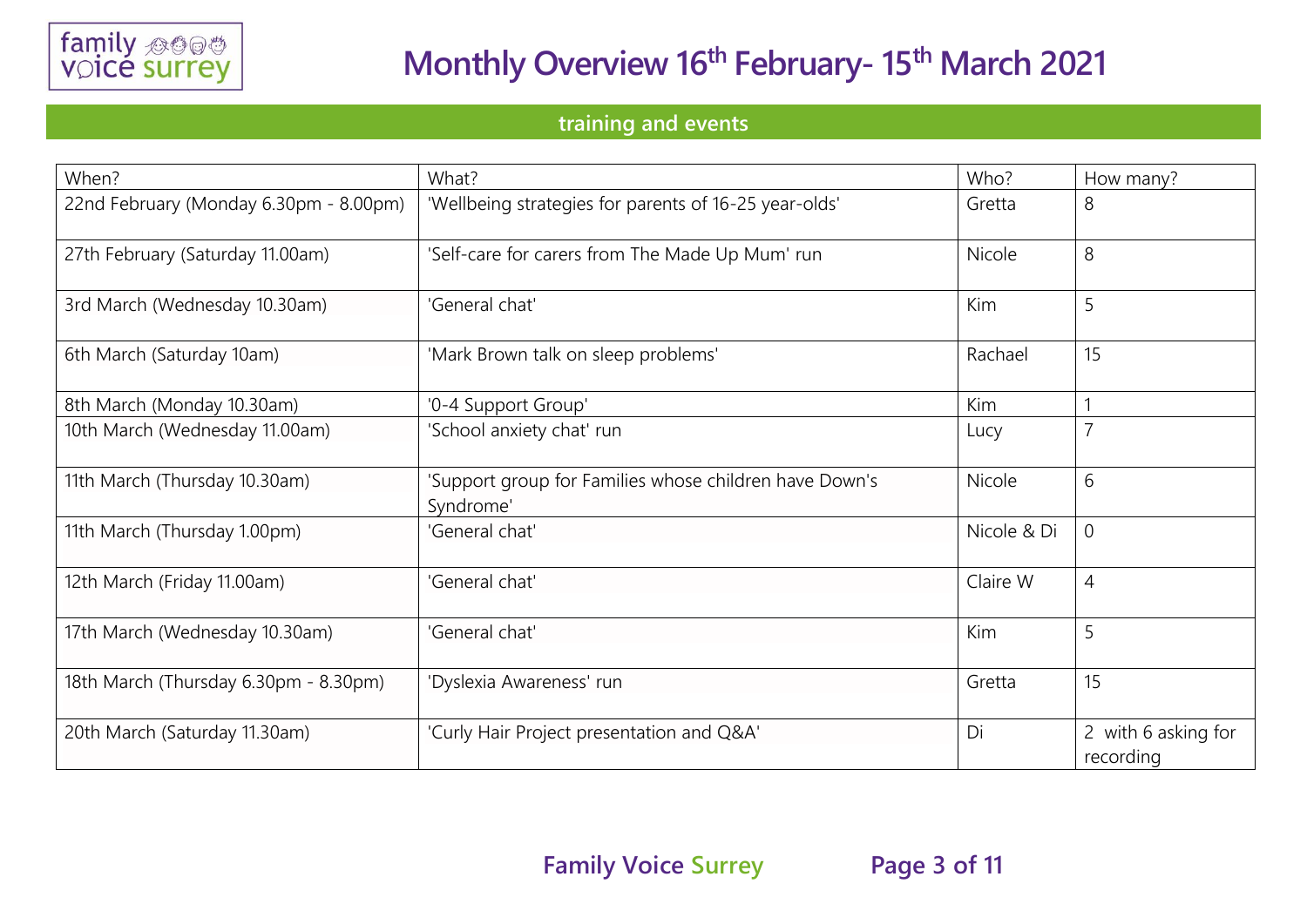

#### **what we're hearing**

*In one word tell us how you're feeling: this mood picture is fed back to partners and has been really powerful in conveying the impact of services and support*

*Facebook page followers: 2234 Facebook closed parent group members: 552 Combined local Facebook group membership:1038*

*New FVS members: 101*



*Tell us your Story: We respond to each story and signpost where relevant. When issues are repeated, we feed those back to relevant leads in SCC and health, and will be using this overview document to inform you of progress.*

0 Stories received through formal channels. This is separate to the general feedback received via our coffee mornings, events, and Facebook contact with parents.

We encourage parents and indeed practitioners and others to use this more formal

method of sharing their experience. It allows us to collate thematic information more easily and enables those sharing to tell us whether they prefer to remain anonymous or whether they would like us to share their details with partners. That said, we find that our richest source of information is through face to face events, physical or virtual.

[Tell us your story | family-voice-surrey](https://www.familyvoicesurrey.org/tell-us-your-story)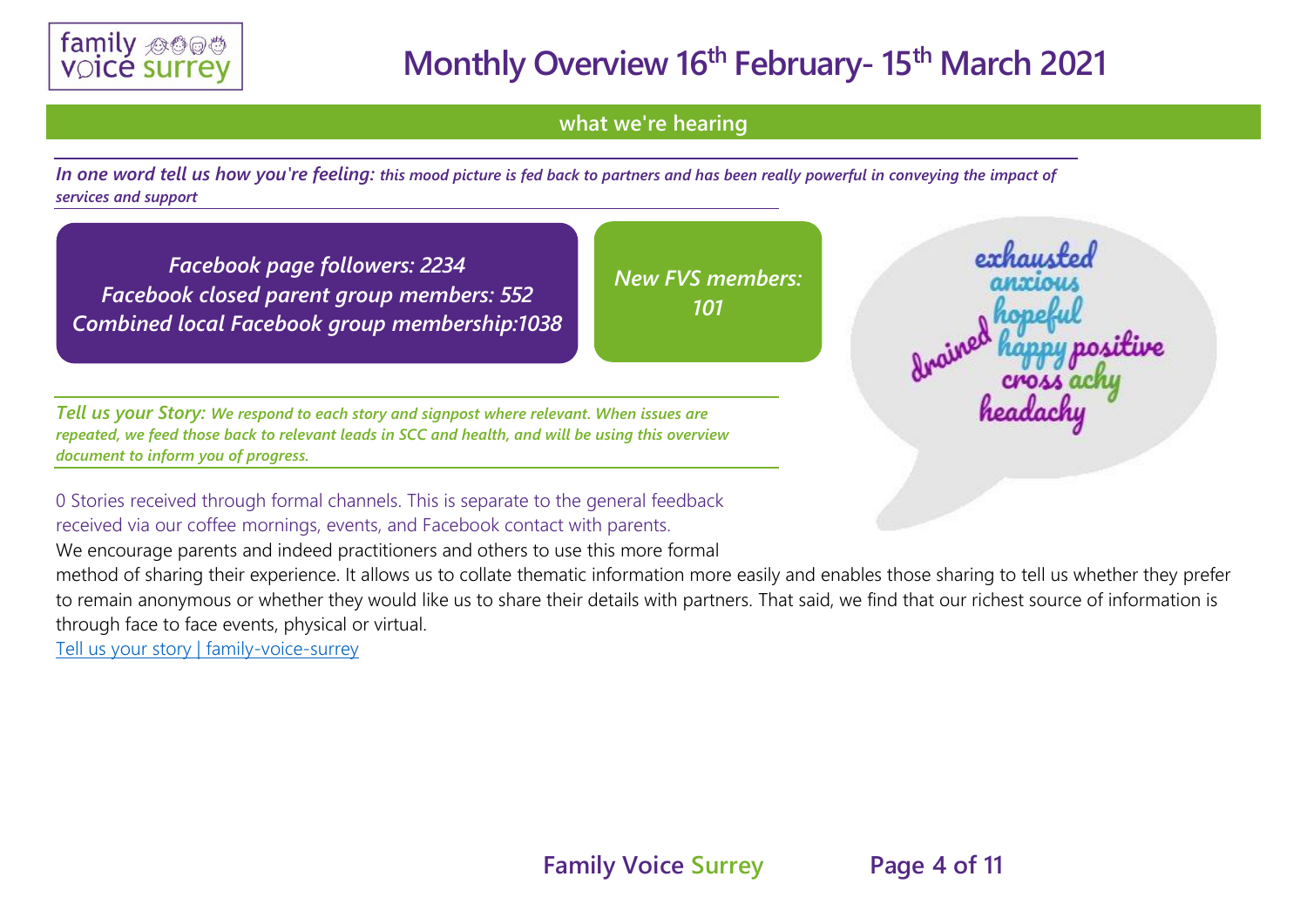

#### **Answers to your questions**

#### **A big thank you to those local area officers and practitioners who have taken the time to send us these answers.** *Education*

1. Why are EHCPs in general so out of date?

#### Dear parent

An EHCP is intended to identify the long term and enduring SEND needs of a young person and will typically contain long term outcomes that the provision of an EHCP will address. The expectation is that when the outcomes identified are achieved the EHCP will be ceased.

The provision of a plan should inform the outcomes to be achieved over an agreed period of time and these outcomes are typically set out over a key stage. Shorter term outcomes such as for a year ( sometimes called targets or steps towards the outcomes ) will be set by the school and these are reviewed annually. EHCPs are therefore not expected to be amended every year and this is set out in the Code of Practice. However if circumstances have changed significantly and the annual review identifies that the EHCP should be amended then this will be done through the annual review process.

Also a reassessment to inform a revised EHCP is generally only undertaken if the needs of a child or young person has changed significantly

I would advise any parent who feels their child's EHCP requires an amendment or updating to discuss this with their case worker to agree whether it is the description of the young person and their needs which requires updating or has there been a change in their SEND supported by updated medical advice which means the descriptor of need and the provision to be updated.

2. Where are the specialist places for academically able children with send? We hope to have an answer next month to this question.

3. There is talk of new special school capacity. How has SCC determined what school places are needed?

Part of Surrey's placement sufficiency work is understanding our demand for access to specialist resources and planning for this in advance. We use tools such as demographic forecasting for primary needs for children with additional needs and use this, as well as consulting with key partners, to inform our intentions for expansions or creation of new SEND provision. Surrey take into account local housing developments, population growth, historic data trends and knowledge of children and young people already in the system approaching their transfer. Understanding where the gaps in provision may be help us to define the primary need of new provision and the geographical area.

4. Does Surrey have a strategy for pathological demand avoidance (PDA)? We hope to have an answer next month to this question.

### **Family Voice Surrey Page 5 of 11**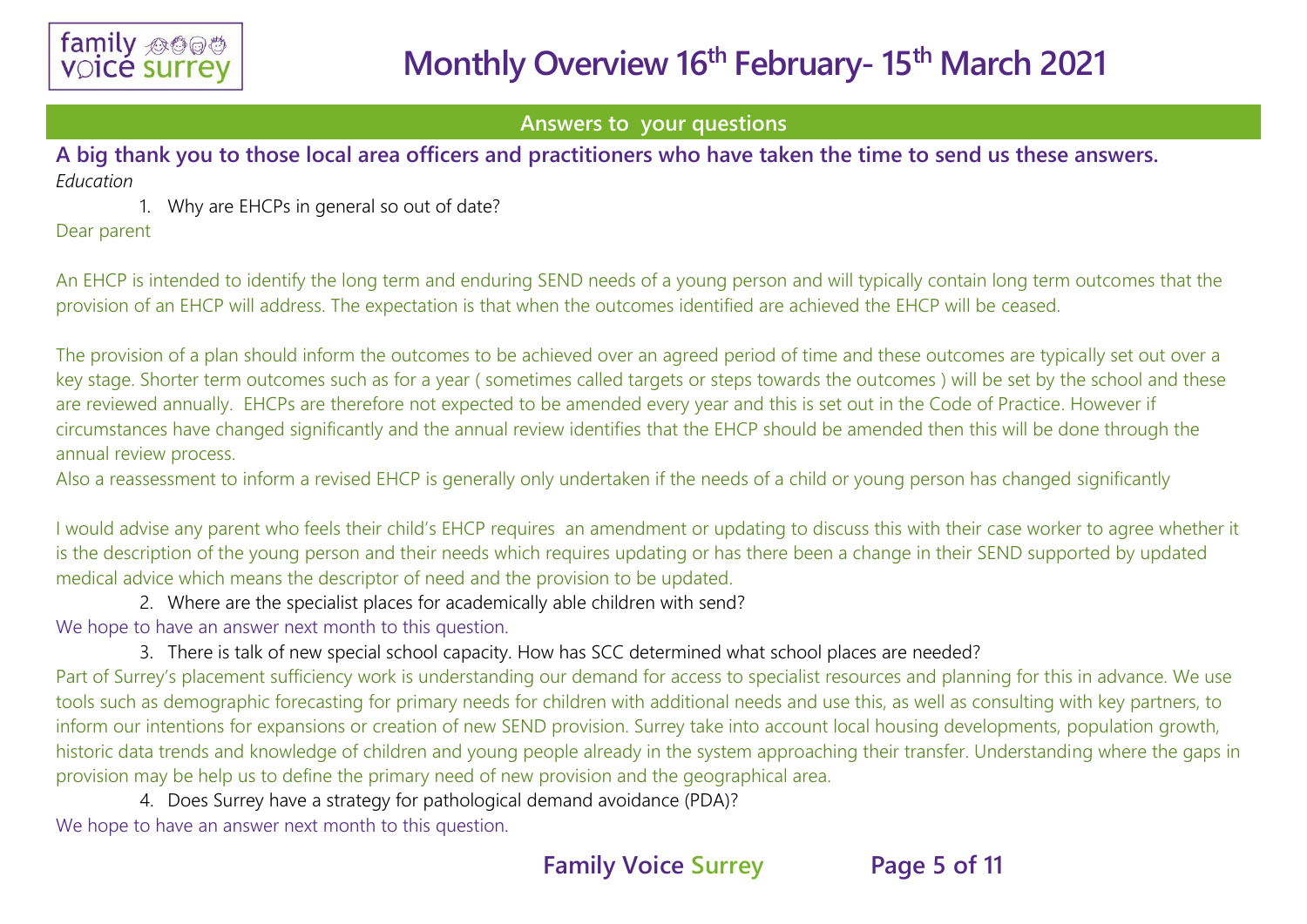

5. How can the system ensure that neurodiverse young people in mainstream are not discriminated against when they cannot meet strict behaviour guidelines? For example, if they are disorganised/ inattentive due to dyspraxia and/or ADHD and have detentions/ behaviour points for forgetting books etc.

We have put together a comprehensive training manual which is in its first draft but through up-scaling our new approach we hope that this training for schools will be a key part of helping raise the profile of neurodiversity in this way.

#### *Mental Health/ Neurodiversity*

1. How can CYP access an assessment for ADHD, and what support is available for them once diagnosed?

The best way to access any help related neurodevelopmental needs is by talking to school staff or a member of the Alliance. We will gradually move away from referrals for ASD/ADHD coming through the SPA as this just leads to a poor experience for families and referrers. Instead, there will be much more in terms of conversation and support from the beginning.

#### 2. How can we access CAMHS faster?

By empowering and enabling families and professionals. There is lots to do to change system culture but our senior system leads are committed to helping us upskill so everyone can respond in some way to emotional health needs. This will allow quicker access to specialist services as the lower level needs can be managed by more services/professionals/families.

#### *Health*

1. The NHS special needs dentistry team in Epsom are only taking emergencies and urgent care because of COVID. When will normal services resume, and has there been provision put in place to deal with the additional time and treatment that many children young people with send will require as a result of the reduced service?

The dental practise you refer to isn't a part of CSH Surrey but is at Bourne hall centre in West Ewell. The dental services are run by Virgin care. They are based at Epsom clinic and Leatherhead clinic. Epsom's number is 01372 745 349. They offer all a telephone consultation and then if deemed necessary will conduct a face to face. Please do call them direct if you need anything further.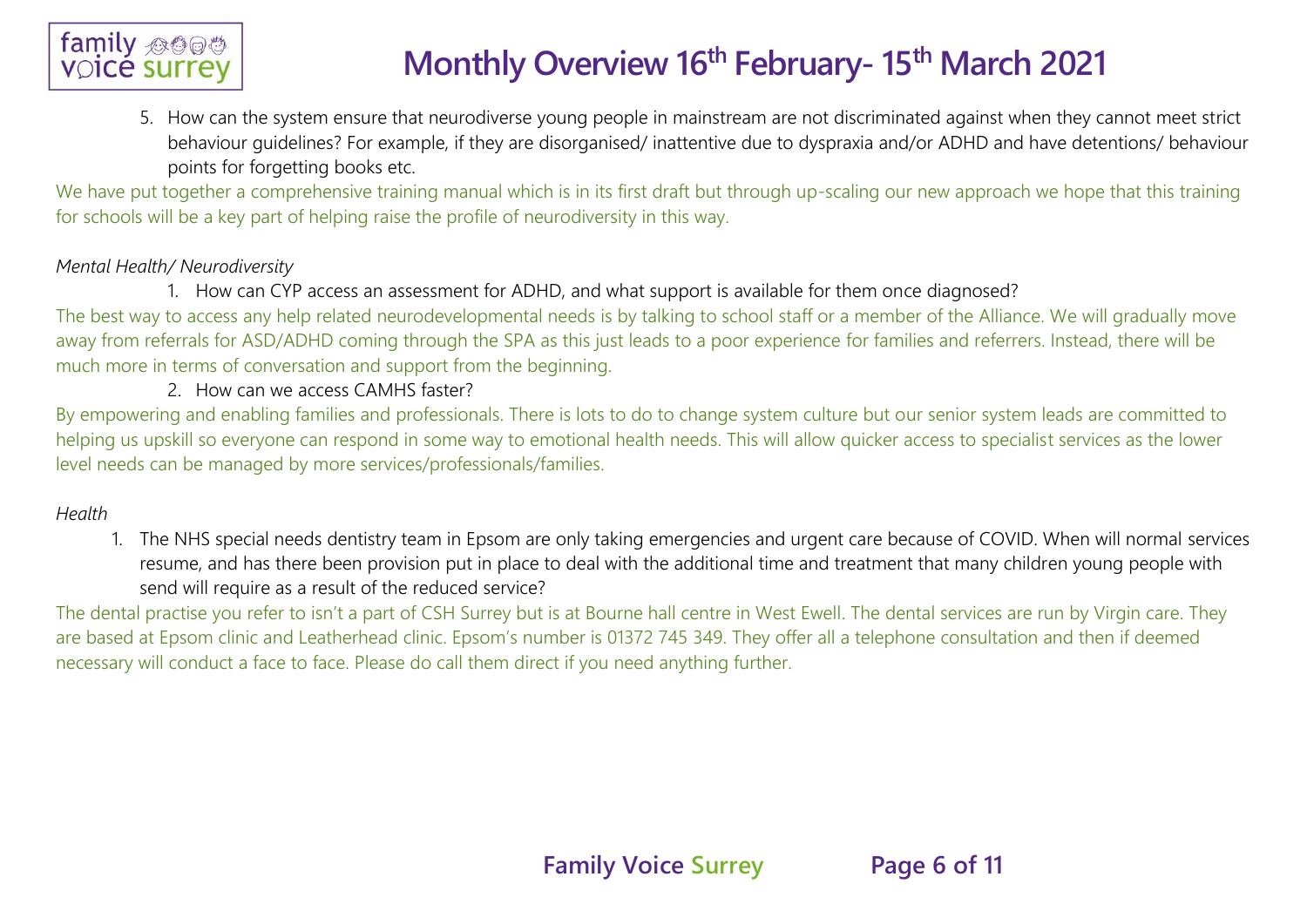

#### **Questions from our members**

#### Education

- 1. Dyslexia is increasingly raised as a problem area
	- a. "Dyslexia is a SEN. SCC has a policy not to assess for Dyslexia. SCC has a policy not to detail Dyslexia on EHCP without a written diagnosis." How will children's needs be identified and supported in a timely way if this is the case?
	- b. How can a child or young person be professionally assessed for dyslexia if their parent/ carer cannot afford to pay for this?
- 2. How are official complaints about the SEND system dealt with and resolved? Is there any external overview of official complaints?
- 3. How can a parent highlight practice/policy that is inherently discriminatory?

#### Health

- 1. Parent carers have said some education settings and GPs were not aware of certain aspects of autism, PDA and that girls may present differently and can get bullied, leading to MH issues. What training is available for health professionals in this area?
- 2. It can be hard for anyone, but particularly those with SEND to describe symptoms, particularly pain. What training is given to health professionals on this issue?

#### Care

- 1. When should there be care input on EHCP?
- 2. Where can parents get support to learn how to take a step back and encourage independence with children with SEND who do not meet thresholds for social care intervention?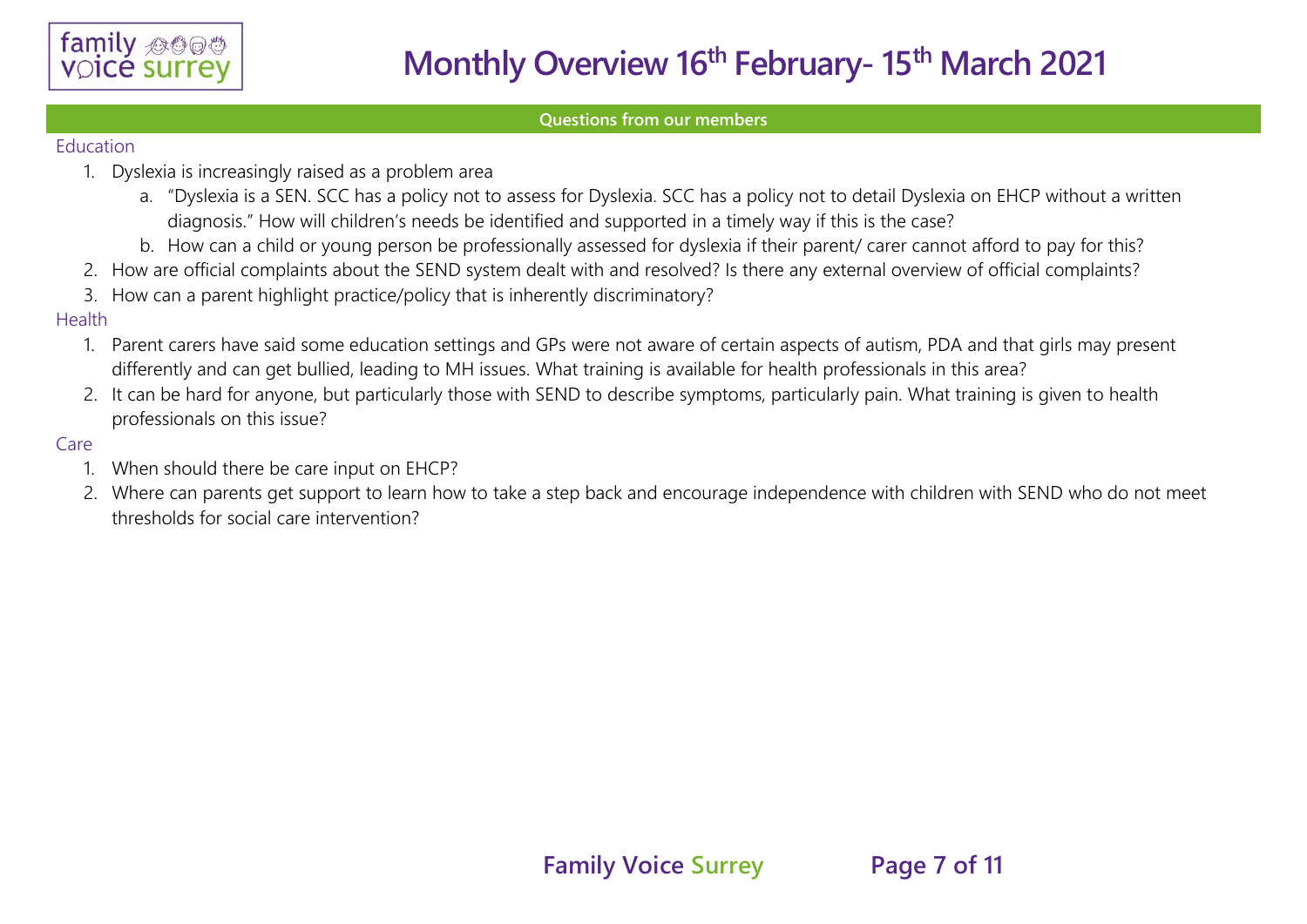

### **Participation work**

#### **Project update**

| Project                | <b>Update</b>                                                                                                                                                                                                                                                                                                                                                                                                                                                                                                                                                                                                                                                                            |
|------------------------|------------------------------------------------------------------------------------------------------------------------------------------------------------------------------------------------------------------------------------------------------------------------------------------------------------------------------------------------------------------------------------------------------------------------------------------------------------------------------------------------------------------------------------------------------------------------------------------------------------------------------------------------------------------------------------------|
| Autism strategy        | we launched the children's autism partnership board which is co-chaired by Benedicte Symcox at FVS and Susan Harris (senior educational psychologist).<br>FVS is the named co-lead in two of the six workstreams: "awareness and understanding of autism" and "education and preparation for adulthood". The other<br>workstreams have the NAS Surrey branch providing lived experience.                                                                                                                                                                                                                                                                                                 |
| <b>EWMH/CAMHS</b>      | We have continued to meet with organisations and staff who will be leading on the new contract and have discussed and provided feedback on future EWMH<br>services. Also promoting engagement events provided by Learning Space where parent carers and young people have been able to feedback and ask<br>questions about the development of the future service and the i-Thrive framework that underpins it.                                                                                                                                                                                                                                                                           |
| Inclusion              | We sit on the Inclusion Steering Group, in which a broader view of inclusion was discussed (diversity, poverty etc) as well as SEND. We raised the idea of a<br>school changing to accommodate SEND rather than asking a child to change, to "become normal".<br>We shared parent experience of inclusion and parent carer hopes for the kind of changes could help CYP with SEND. All agreed that schools were key and<br>should have a forum to discuss was forward, and that FVS should be a part of that discussion.                                                                                                                                                                 |
| <b>EHCP</b> processes  | We are working with council officers to facilitate communication between the council and those families who have not got a named school for the next stage<br>of their Childs education on their ehcp. Parents came forward with many questions that we've put to the council and are currently working on finalising the<br>answers and how best to reassure those families. We have highlighted the need to prepare for a similar but quicker process at the end of March to address<br>the same situation in post 16.                                                                                                                                                                 |
| <b>Early Years</b>     | We are coming to the end of co-leading the 'Enabling Families to Thrive' workstream which has focussed on the availability of community provision and<br>access to information and support. We are now looking at what recommendations can be put forward to the board for future development, including future<br>opportunities for parent carer participation.                                                                                                                                                                                                                                                                                                                         |
| <b>Direct Payments</b> | We attend weekly meetings with staff from social care and health services to discuss any issues parents have feedback in relation to Direct Payments. We have<br>continued to be involved in sense checking communication sent out to families to ensure it is clear and provides adequate information, such as that related to<br>PPE, vaccinations and lateral flow tests.                                                                                                                                                                                                                                                                                                             |
| <b>Short Breaks</b>    | FVS are aware that there have been some changes and reductions within Short Breaks and will continue to highlight the impact this could have on families,<br>children and young people and the support they can access and receive. We continue to attend the Short Breaks Forum with the Commissioning Team and<br>Short Breaks providers to highlight this feedback from parent carers and families. We also have a planning meeting with SCC to discuss the recent<br>engagement survey, ensuring feedback from this is communicated back to parent carers and considering which areas still need to be highlighted.                                                                  |
| Health                 | We have been linking in with the engagement team at Surrey Heartlands who have led some round table discussion events for parent carers, professionals<br>and wider stakeholders surrounding the future development of Community Health Services. These events have focussed on sessions for parent carers whose<br>CYP have complex needs or have CYP in early years or are of school age. We have attended the events and helped to promote them to ensure parent carers<br>have had the opportunity to feedback their experiences of Community Health Services. This is the first stage of engagement and we will keep parent carers<br>updated of next steps and future involvement. |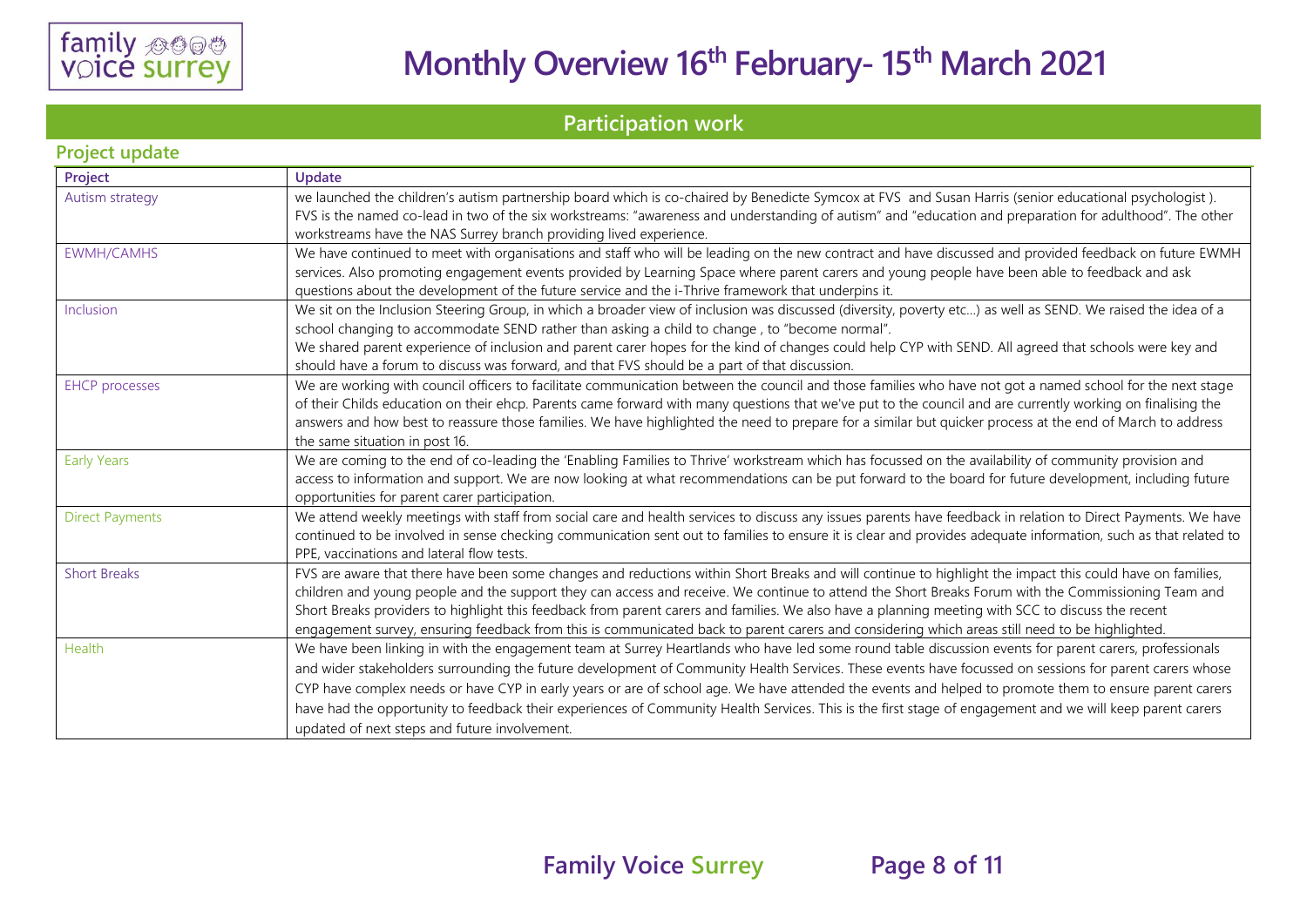

#### **Meetings attended**

- Initial discussion to include parent carer voices to Children's Community Health
- Inclusion Steering Group
- Planning support for the summer with Active Surrey
- Carers Partnership Group
- Children and Young People's Autism Partnership Board
- Family Voice SCC / DCO meeting
- Creating a 3rd sector SEND network with Surrey Youth Focus
- PfA in 2021 planning with Jacquie Burke
- Surrey Appreciative Inquiry and Learning (SAIL) briefing
- Key stage transfer meeting
- User Voice and Innovation EWMH Alliance Meetings with Learning Space
- Early Years Strategy discussion meeting
- Direct Payments weekly catch up meetings
- 0-4 Enabling Families to Thrive workstream meeting
- NNPCF virtual conference meetings

**Other**

*We were invited to sit on the interview panel for some key roles in the world of send at Surrey County council. It was a great opinion too remind any candidates of the importance of parent carer voices in this work, and a joy to meet some truly passionate people. We look forward to working with whoever is appointed.* 

> *The Curly Hair Project offer staff training in schools, for GPs and offer parent webinars and were happy to answer more questions. They want more SENCOS to find out about them and asked p/cs and FVS if possible to spread the word.*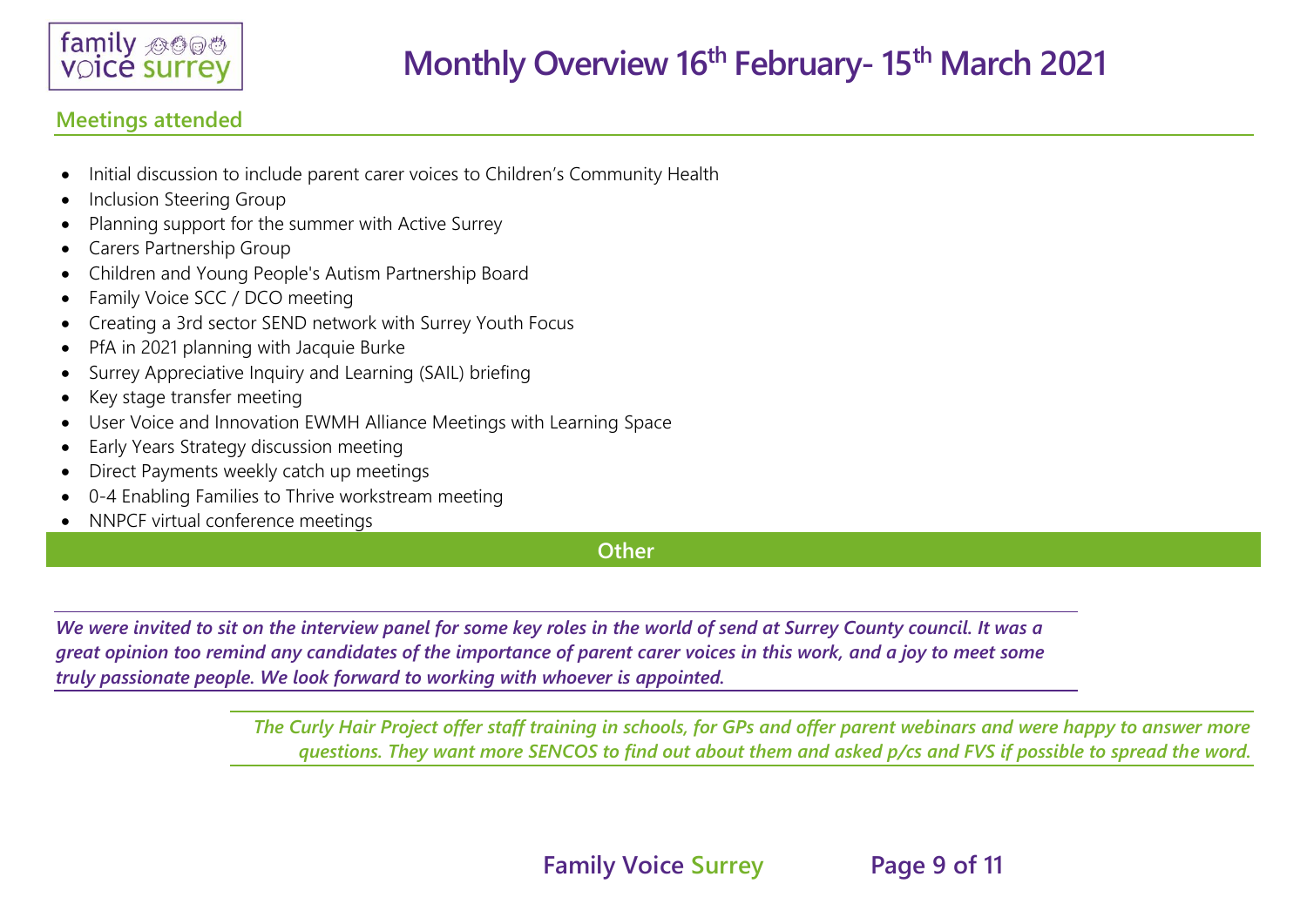

**Family Voice Surrey Page 10 of 11**